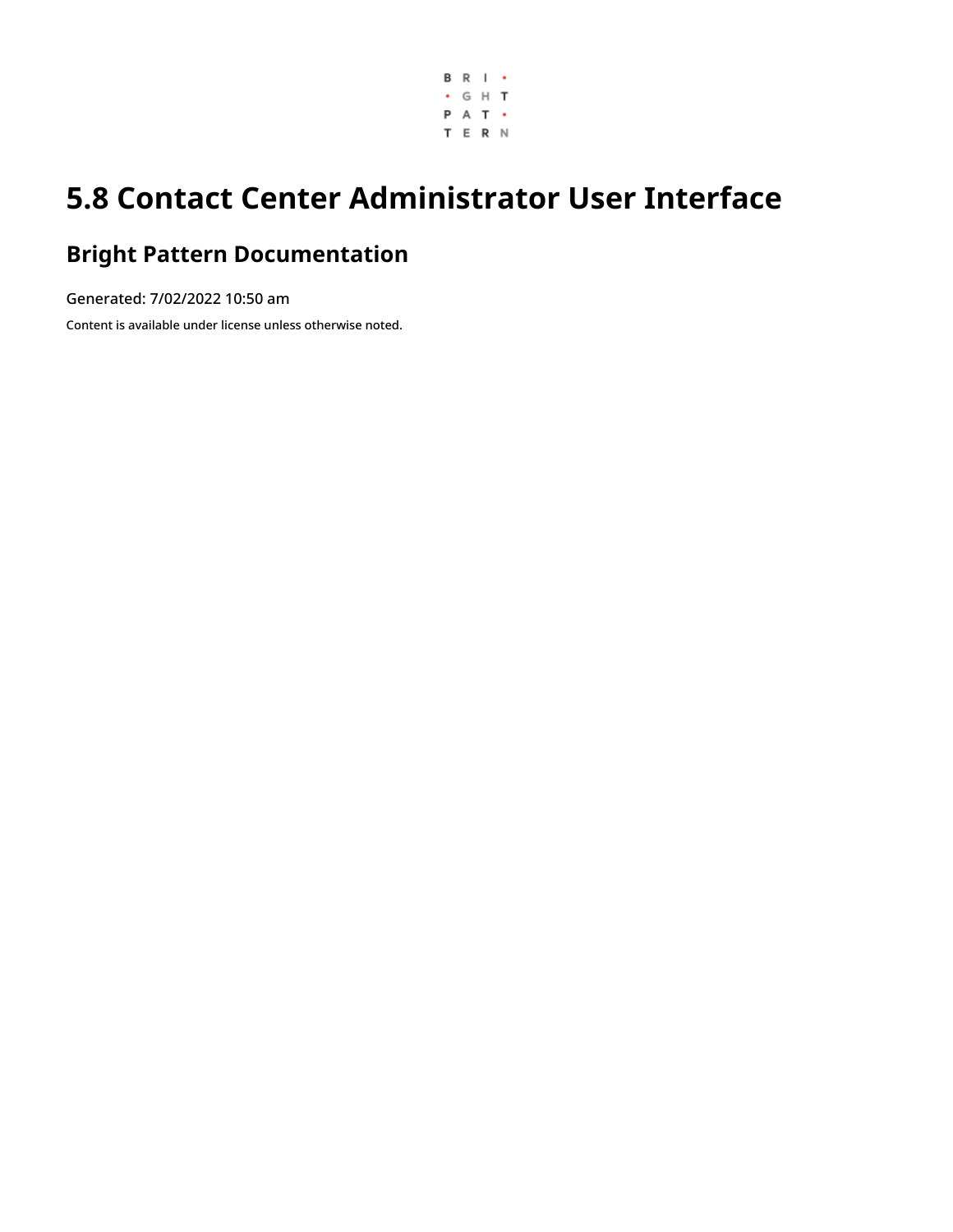#### **Table of Contents**

<span id="page-1-0"></span>

| <b>Table of Contents</b>       |  |
|--------------------------------|--|
| <b>User Interface Overview</b> |  |
| Login Procedure                |  |
| How to Log in                  |  |
| <b>Application Settings</b>    |  |
| Time zone                      |  |
| Locale                         |  |
| Change password                |  |
|                                |  |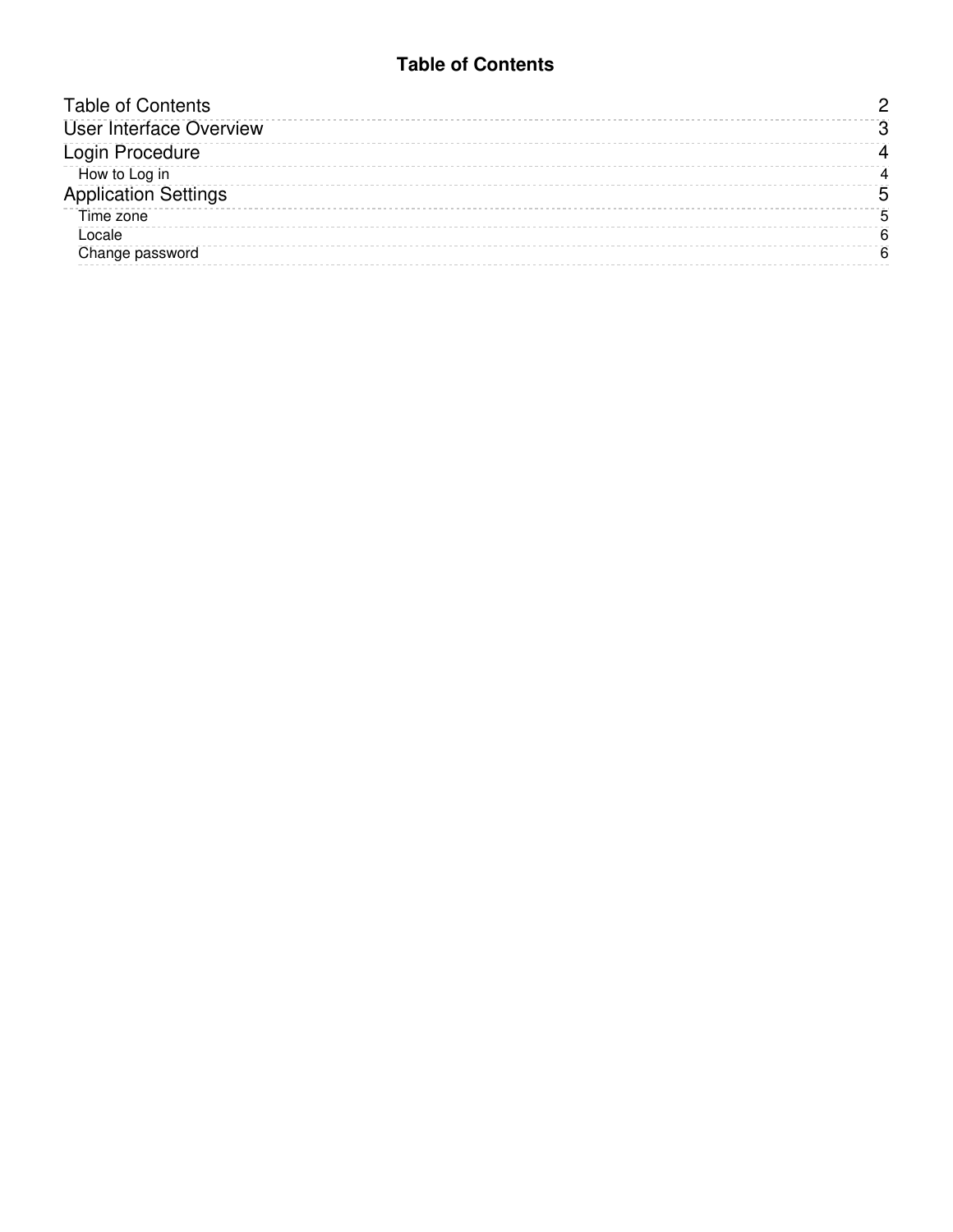# <span id="page-2-0"></span>**User Interface Overview**

Upon successful login, you will be presented with the main application view consisting of an upper bar with general options, a contact center *resources* menu on the left, and an application pane, which is the main working area for viewing and editing the selected resources.

|                                 |          |                    |                              |           |       |                                |                         |                        |                      |                                  | Powered by Bright Pattern |
|---------------------------------|----------|--------------------|------------------------------|-----------|-------|--------------------------------|-------------------------|------------------------|----------------------|----------------------------------|---------------------------|
| Q Search                        |          |                    | Users >> Ayumi Ono >> Person |           |       |                                |                         |                        |                      |                                  |                           |
| Users & Teams                   |          |                    |                              |           |       |                                |                         |                        |                      |                                  |                           |
| $\triangleright$ Directory      | $\alpha$ |                    |                              | All users |       |                                | $\mathbf{v}$ 11 entries | Person                 | <b>Contacts</b>      | <b>Location</b>                  | <b>Roles</b>              |
| Scenario Entries                | First N  |                    | Last N Extens                | Roles     | Team  | Create Last lo                 |                         |                        |                      |                                  |                           |
| $\blacktriangleright$ Scenarios | Ayumi    | Ono                | 1002                         |           |       | Agent, Accoun 5/11/1 2/1/19, 4 |                         | Username:              | ayumi                |                                  |                           |
| <b>Workflows</b>                | Beverly  | Crusher            | 1008                         | Agent     | Custo | $5/11/1$ $2/25/1.$             |                         |                        |                      |                                  |                           |
| <b>Services &amp; Campaigns</b> | Liza     | Smith              | 1000                         | Agent,    |       | Admini 5/11/1 3/19/1.          |                         |                        |                      | Change password                  |                           |
| Lists                           | Fatima   | Ali                | 1004                         | Agent,    |       | Manag 5/11/1 2/1/19,           |                         | API secret:            |                      |                                  | Generate                  |
| Do Not Call Lists               | Gina     | Vasquez            | 1001                         | Agent,    | Custo | $5/11/1$ $3/4/19$ ,            |                         |                        | $\Box$               |                                  |                           |
| $\blacktriangleright$ Tasks     | Harry    | <b>Kim</b>         | 1007                         | Agent     | Custo | $5/11/1$ 8/29/1.               |                         | Disabled:              |                      |                                  |                           |
| ▶ Case & Contact Management     | Lakesha  | Maraj              | 1005                         | Agent,    |       | Manag 5/11/1 2/1/19,           |                         | User must change       | $\qquad \qquad \Box$ |                                  |                           |
| Call Center Configuration       | Michael  | Carter             | 1003                         | Agent,    | Custo | $5/11/1$ $3/14/1.$             |                         | password on next       |                      |                                  |                           |
| ▶ Quality Management            | Rom      | Nagus              | 1009                         |           |       | Agent, Accoun 5/11/1 5/31/1.   |                         | login:                 |                      |                                  |                           |
| $\blacktriangleright$ Reporting | Tracy    | Katz               | 1010                         |           |       | Agent, Admini 11/16/ 11/28/.   |                         | Lockout:               | Not locked out       |                                  |                           |
| $\blacktriangleright$ Custom    | Yuri     | <b>Nikulin</b>     | 1006                         | Agent     |       | Custo 5/11/1 2/22/1.           |                         |                        |                      |                                  |                           |
| $\blacktriangleright$ Security  |          |                    |                              |           |       |                                |                         | First name:            | Ayumi                |                                  |                           |
|                                 |          |                    |                              |           |       |                                |                         | Last name:             | Ono                  |                                  |                           |
|                                 |          |                    |                              |           |       |                                |                         |                        |                      |                                  |                           |
|                                 |          |                    |                              |           |       |                                |                         | Team:                  | Accounts Payable     |                                  | $\checkmark$              |
|                                 |          |                    |                              |           |       |                                |                         |                        |                      |                                  |                           |
|                                 |          |                    |                              |           |       |                                |                         | <b>Training Class:</b> | << None >>           |                                  | $\checkmark$              |
|                                 |          |                    |                              |           |       |                                |                         | Assigned               | << None >>           |                                  | $\overline{\mathbf{v}}$   |
|                                 |          |                    |                              |           |       |                                |                         | Supervisor:            |                      |                                  |                           |
|                                 |          |                    |                              |           |       |                                |                         |                        |                      |                                  |                           |
|                                 |          |                    |                              |           |       |                                |                         | Record calls:          | $\Box$               |                                  |                           |
|                                 |          |                    |                              |           |       |                                |                         |                        |                      |                                  |                           |
|                                 |          |                    |                              |           |       |                                |                         | Title:                 |                      | <b>Accounting Representative</b> |                           |
|                                 |          |                    |                              |           |       |                                |                         |                        |                      |                                  |                           |
|                                 |          |                    |                              |           |       |                                |                         | About me:              |                      |                                  |                           |
|                                 |          |                    |                              |           |       |                                |                         |                        |                      |                                  |                           |
|                                 |          |                    |                              |           |       |                                |                         |                        |                      |                                  |                           |
|                                 |          |                    |                              |           |       |                                |                         |                        |                      |                                  |                           |
|                                 |          |                    |                              |           |       |                                |                         |                        |                      |                                  |                           |
|                                 |          |                    |                              |           |       |                                |                         |                        |                      |                                  |                           |
|                                 | 2+       | $\blacktriangle^-$ |                              |           |       | 24                             | $\rightarrow$           |                        | Apply                | <b>Reset</b>                     |                           |
|                                 |          |                    |                              |           |       |                                |                         |                        |                      |                                  |                           |

Contact Center Administrator user interface

To work with a specific *resource*, select the resource type from the resource menu. The left side of the application pane will provide a list view of previously configured resources of the given type. To configure a new resource of this type, click the "**+**" button at the bottom of the list. To view and edit an existing resource, select it from the list. To look for a specific resource in long lists, use the *Search* function (i.e., the field with the magnifying glass symbol above the list). To delete an existing resource, select it from the list, and click the "**x**" or "**-**" button at the bottom of the list.

The right side of the application pane is used to define new resources of the given type and to edit configuration properties of a resource currently selected in the list view. Depending on the resource type, its configuration settings may all fit in one property screen or occupy several screens. You can switch between screens by clicking corresponding tabs. When you finish entering or updating configuration settings within a screen, click the **Apply** button to save the changes in the configuration database. If the data you have entered for a particular property violates one or more of the data integrity rules, such as uniqueness or value range, the corresponding property filed will be highlighted in the color red. The subsequent chapters of this guide discuss the process of configuring each type of contact center resource in detail. Refer to the descriptions of resource properties to see what kind of integrity rules may apply to them. You can use the **Reset** button to abandon any changes you have made in the current screen.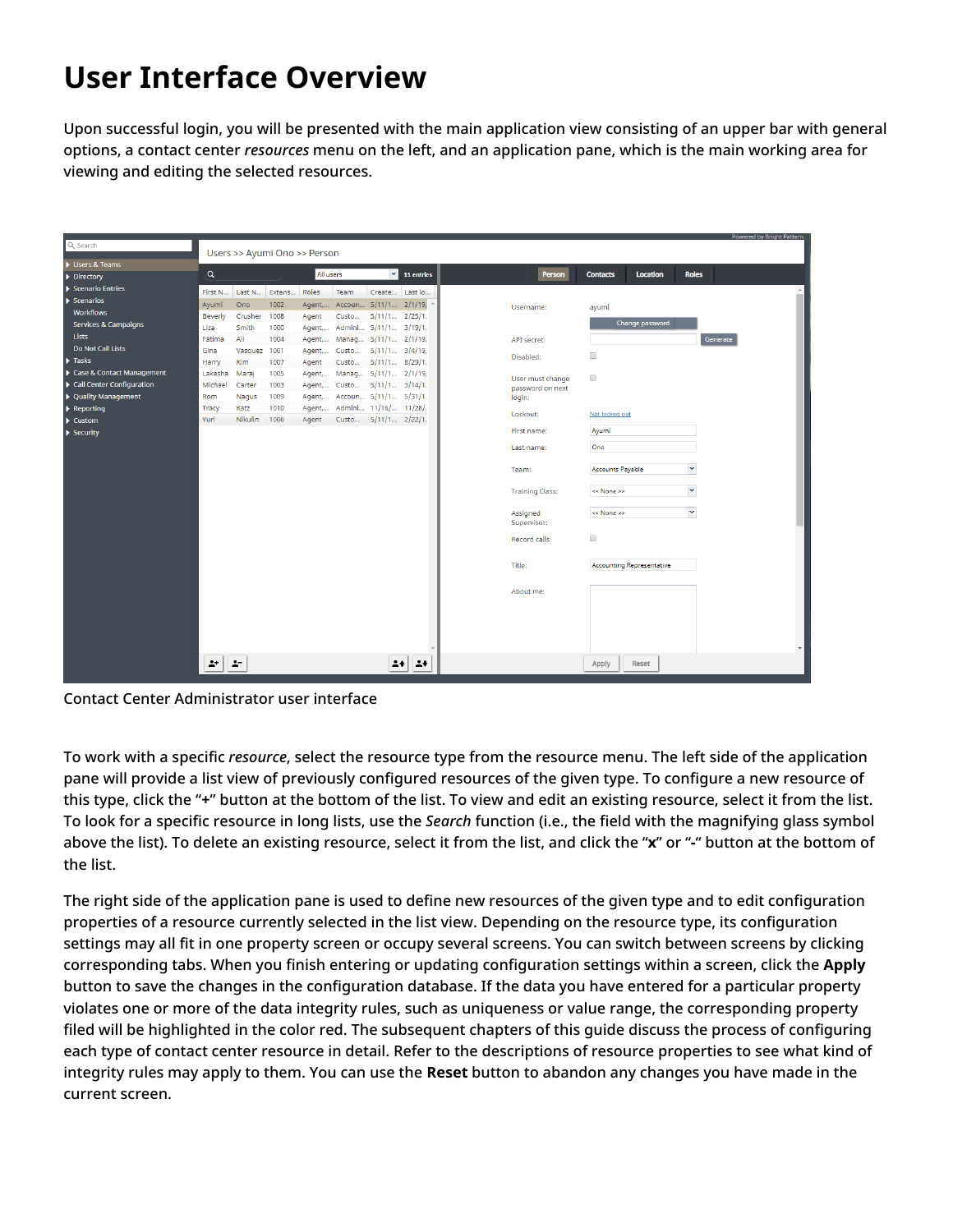In addition to contact center configuration, the Contact Center Administrator application can be used for reporting tasks, such as generating historical reports and for listening to call recordings. To switch between the configuration and reporting tasks, use the **Configuration** and **Reports** options in the upper bar.

To log out of the Contact Center Administrator application, click**Logout** in the upper bar. If you have any unsaved work, you will be prompted to confirm your intention to exit the application. Otherwise, your working session will terminate immediately. The application will remember the last task you worked on before you logged out and will display the corresponding view upon your next login so that you can continue the work you were doing at the end of your previous working session. Note that for security reasons, you may also be logged out automatically if you have not shown any user activity for an extended period of time.

# <span id="page-3-0"></span>**Login Procedure**

*Contact Center Administrator* is the web application that is used for configuring all contact center resources, defining interaction processing logic for inbound call distribution and outbound campaigns, and for all reporting and quality monitoring tasks. This application is supported on the current versions of the following browser applications: Internet Explorer, Chrome, Firefox, and Safari.

Bright Pattern offers single sign-on (SSO) functionality for the contact center platform. SSO enables access to Bright Pattern's Contact Center Administrator, Agent Desktop, and Wallboard applications when you log in to any one of these applications. For example, if you log in to Contact Center Administrator and then navigate to Agent Desktop, you will find yourself already logged in to that application as well. Note that Bright Pattern SSO cannot be disabled.

### <span id="page-3-1"></span>**How to Log in**

To begin a working session with Contact Center Administrator, in the address field of your browser, specify the URL provided by your system administrator. In the login dialog box that appears, enter your username and password.

| <b>BRI •</b> |               | Contact Center Administrator Login |
|--------------|---------------|------------------------------------|
|              | $\cdot$ G H T | admin<br>Username:                 |
| P A T ·      |               | Password:<br>                      |
| TERN         |               | Login<br>Forgot Password?          |

Login screen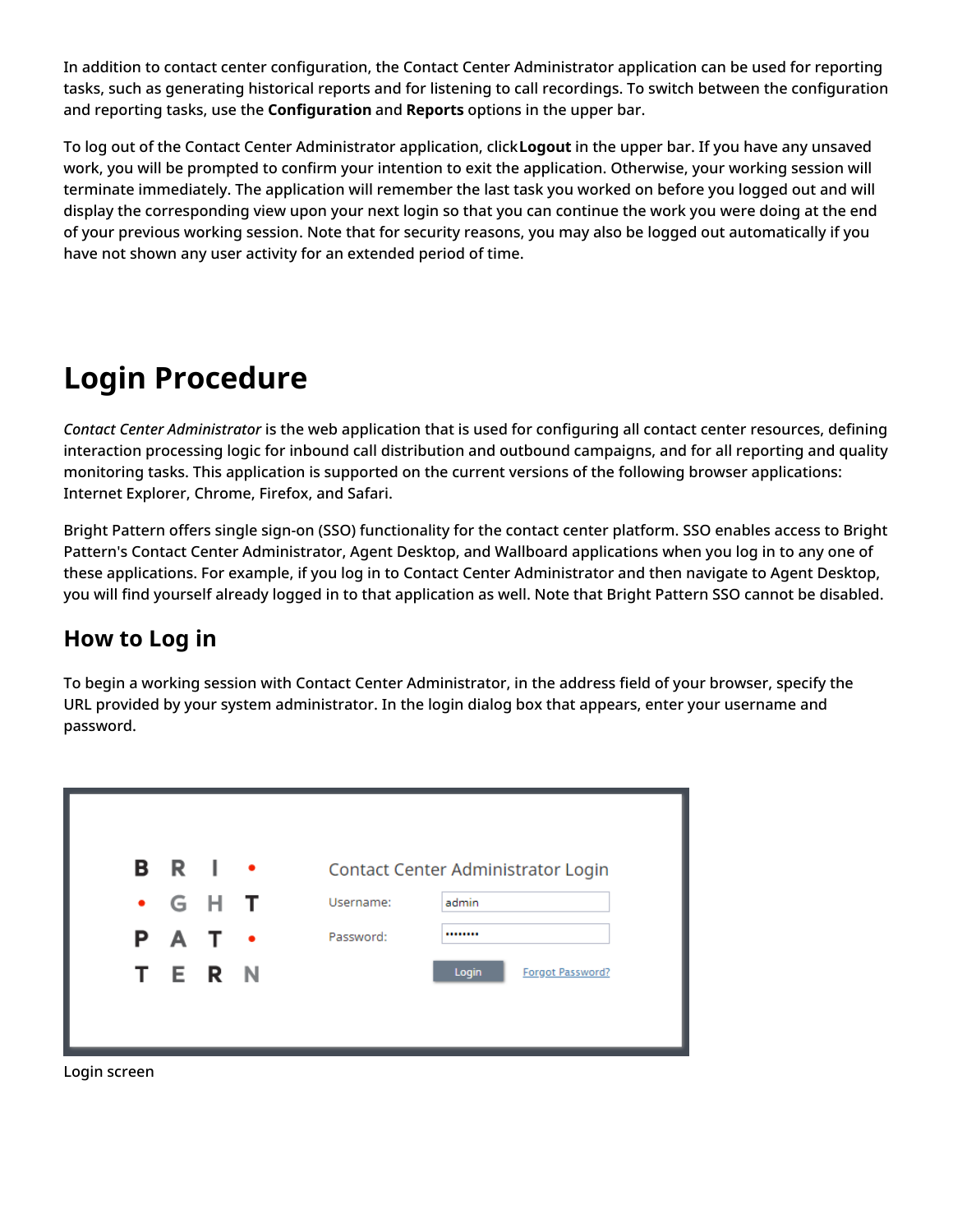For your initial login, use the username and password provided to you by the administrator who created your user account. Depending on the policies of your organization, you may have to change this password upon a successful initial login. For password change instructions, see section *[Application](https://help.brightpattern.com/5.8:Contact-center-administrator-guide/UserInterface/AboutUserInterface/?action=html-localimages-export#topic_contact-center-administrator-guide.2Fapplicationsettings) Settings*.

**Note:** If the contact center functionality is provided to you as a service, you may also have to enter the tenant access domain name in the **Tenant** field when you log in for the first time. This name is assigned to your contact center at the service provider level. Upon a successful initial login, this name will be remembered by your browser application and be used for all subsequent login attempts.

If you forgot your password, click**Forgot Password?** in the login dialog box. In the**Password reset** dialog box that appears, specify either your email address or your user name and the tenant access domain name if applicable, and click **Proceed**. An email with password reset instructions will be sent to your email address.

### <span id="page-4-0"></span>**Application Settings**

To manage the settings of your instance of the Contact Center Administrator application, click**Settings** in the upper bar menu. The dialog box that appears provides access to the following settings: *Time zone*, *Locale*, and *Change password*.

| <b>Settings</b>                                               |                           |  |  |  |  |  |  |
|---------------------------------------------------------------|---------------------------|--|--|--|--|--|--|
|                                                               | ▾                         |  |  |  |  |  |  |
| Time zone:                                                    | America/Los_Angeles       |  |  |  |  |  |  |
| Locale:                                                       | U.S. English<br>v         |  |  |  |  |  |  |
| To apply new settings, click OK and refresh the browser page. |                           |  |  |  |  |  |  |
| Change password                                               |                           |  |  |  |  |  |  |
| Licensed to:                                                  | Ocean <sub>03</sub>       |  |  |  |  |  |  |
|                                                               | <b>ServicePattern</b>     |  |  |  |  |  |  |
| 5.0.0.34893 (Main)                                            |                           |  |  |  |  |  |  |
| 3rd-party license acknowledgement notices                     |                           |  |  |  |  |  |  |
|                                                               | <b>OK</b><br>Cancel       |  |  |  |  |  |  |
|                                                               | powered by Bright Pattern |  |  |  |  |  |  |

Application settings

#### <span id="page-4-1"></span>**Time zone**

Use this option to specify your default time zone. Note that this time zone setting will be applied only to your personal data requests such as time-based selection of audit log records. A different time zone setting is used for the configuration of time-based parameters of contact center resources, such as service hours. For more information, see section *General [Settings](https://help.brightpattern.com/5.8:Contact-center-administrator-guide/UserInterface/AboutUserInterface/?action=html-localimages-export#topic_contact-center-administrator-guide.2Fgeneralsettings)*.